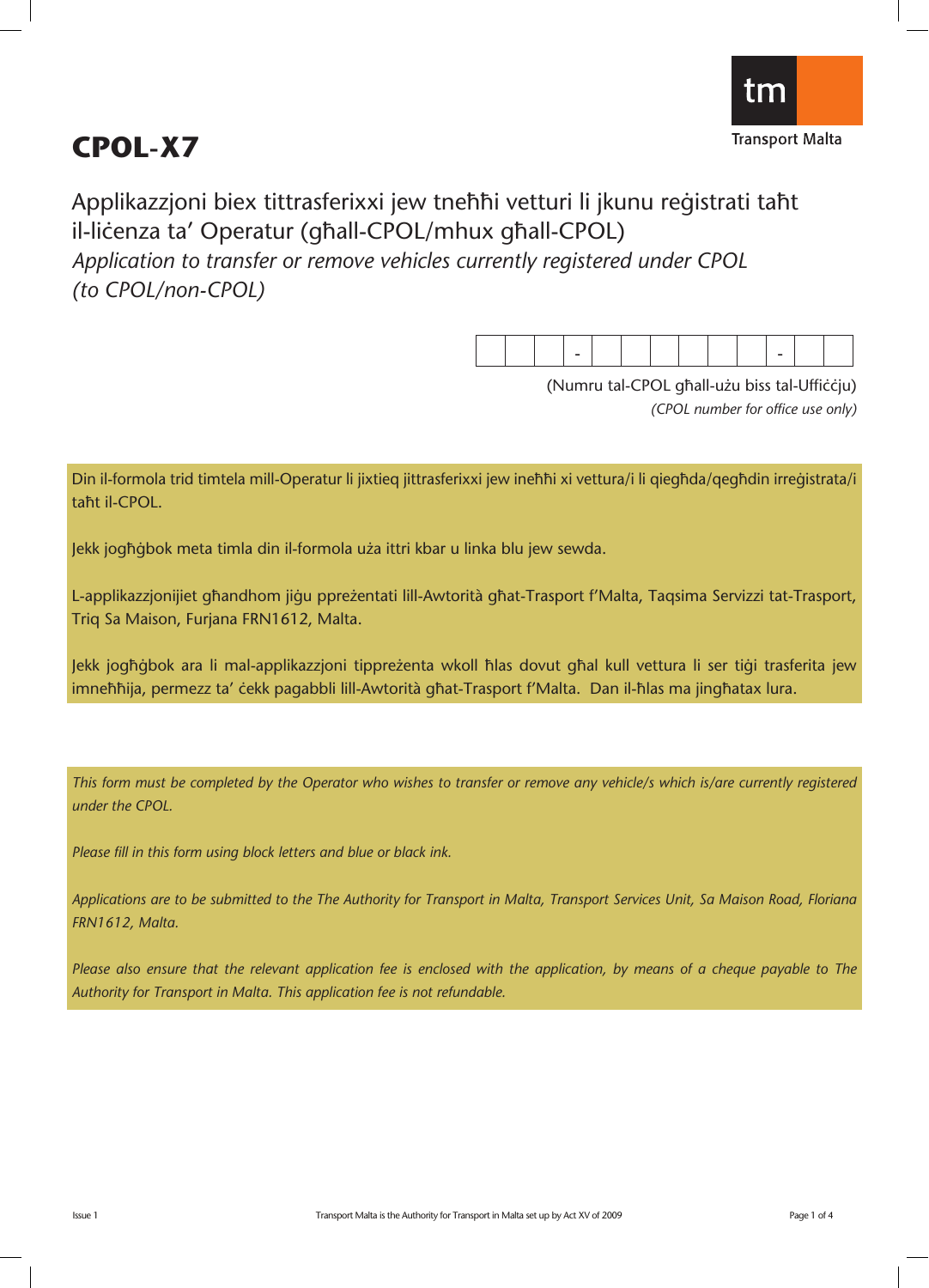#### **TAQSIMA A: Dettalji tal-Operatur** *SECTION A: Operator Licence Details*

A1 Isem tal-Liċenza ta' Operatur eżistenti *Existing Operator Licence Name*

A2 In-numru tal-Liċenza ta' Operatur eżistenti

*Existing Operator Licence Number*

#### TAQSIMA B: Vetturi li huma reģistrati taħt din il-CPOL iżda jridu jitneħħew *SECTION B: Vehicles which are currently registered under this CPOL but need to be removed*

B1 Jekk jogħġbok agħżel: Please indicate:



Biex titrasferixxi għal CPOL oħra *To transfer to another CPOL* 



Biex titrasferixxi l-vettura fuq xi hadd li mhuwiex Operatur *To transfer to a non-CPOL* 



Biex Tiskrappja *To Scrap*

B2 Numru ta' vetturi reģistrati taht il-Lićenza ta' Operatur *Number of vehicles currently registered under this Operator's Licence*



B3 Numru ta' vetturi li jridu jitneħhew minn fuq din il-Liċenza ta' Operatur *Number of vehicles to be removed from this Operator's Licence*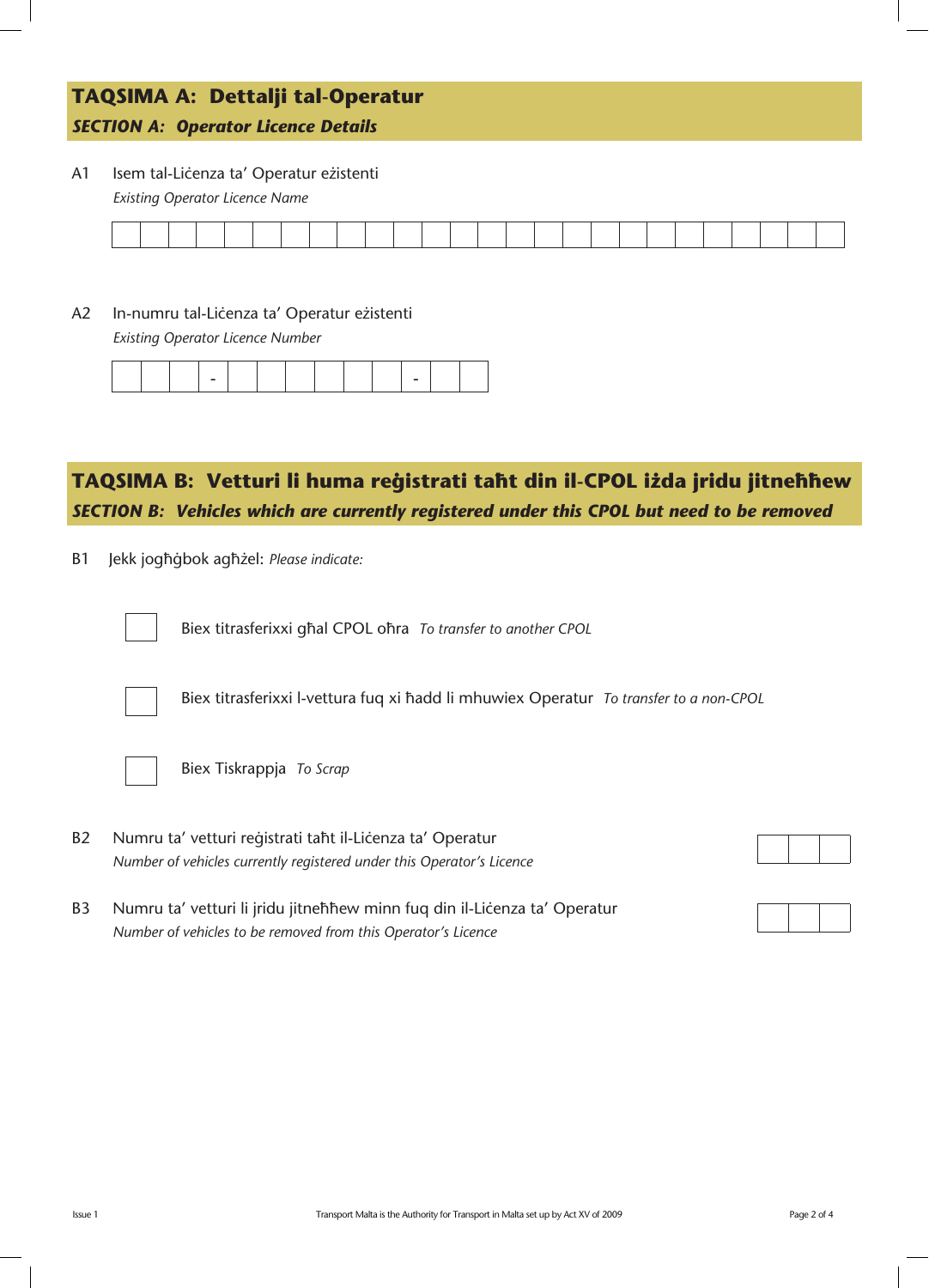| Numru tar-Reġ. tal-<br><b>Vettura</b><br><b>Vehicle Reg. No.</b> | In-Numru tax-Xażi tal-<br><b>Vettura</b><br><b>Chassis No.</b> | min ser tiği trasferita<br>I-vettura<br><b>Details of Operator to</b><br>whom vehicle is to be<br>transferred | Dettalji tal-Operatur fuq                   | Dettalji tal-individwu li<br>mhuwiex operatur u li<br>I-vettura ģejja f'ismu<br><b>Details of non-CPOL to</b><br>whom vehicle is to be<br>transferred |                                                                   |  |  |  |  |
|------------------------------------------------------------------|----------------------------------------------------------------|---------------------------------------------------------------------------------------------------------------|---------------------------------------------|-------------------------------------------------------------------------------------------------------------------------------------------------------|-------------------------------------------------------------------|--|--|--|--|
|                                                                  |                                                                | <b>Isem</b><br><b>Name</b>                                                                                    | <b>Numru</b><br>tal-CPOL<br><b>CPOL No.</b> | Isem u<br><b>Kunjom</b><br><b>Name and</b>                                                                                                            | <b>Numru</b><br>tal-Karta<br>tal-<br>Identita`<br><b>Identity</b> |  |  |  |  |
|                                                                  |                                                                |                                                                                                               |                                             | <b>Surname</b>                                                                                                                                        | <b>Card</b><br><b>Number</b>                                      |  |  |  |  |
|                                                                  |                                                                |                                                                                                               |                                             |                                                                                                                                                       |                                                                   |  |  |  |  |
|                                                                  |                                                                |                                                                                                               |                                             |                                                                                                                                                       |                                                                   |  |  |  |  |
|                                                                  |                                                                |                                                                                                               |                                             |                                                                                                                                                       |                                                                   |  |  |  |  |
|                                                                  |                                                                |                                                                                                               |                                             |                                                                                                                                                       |                                                                   |  |  |  |  |